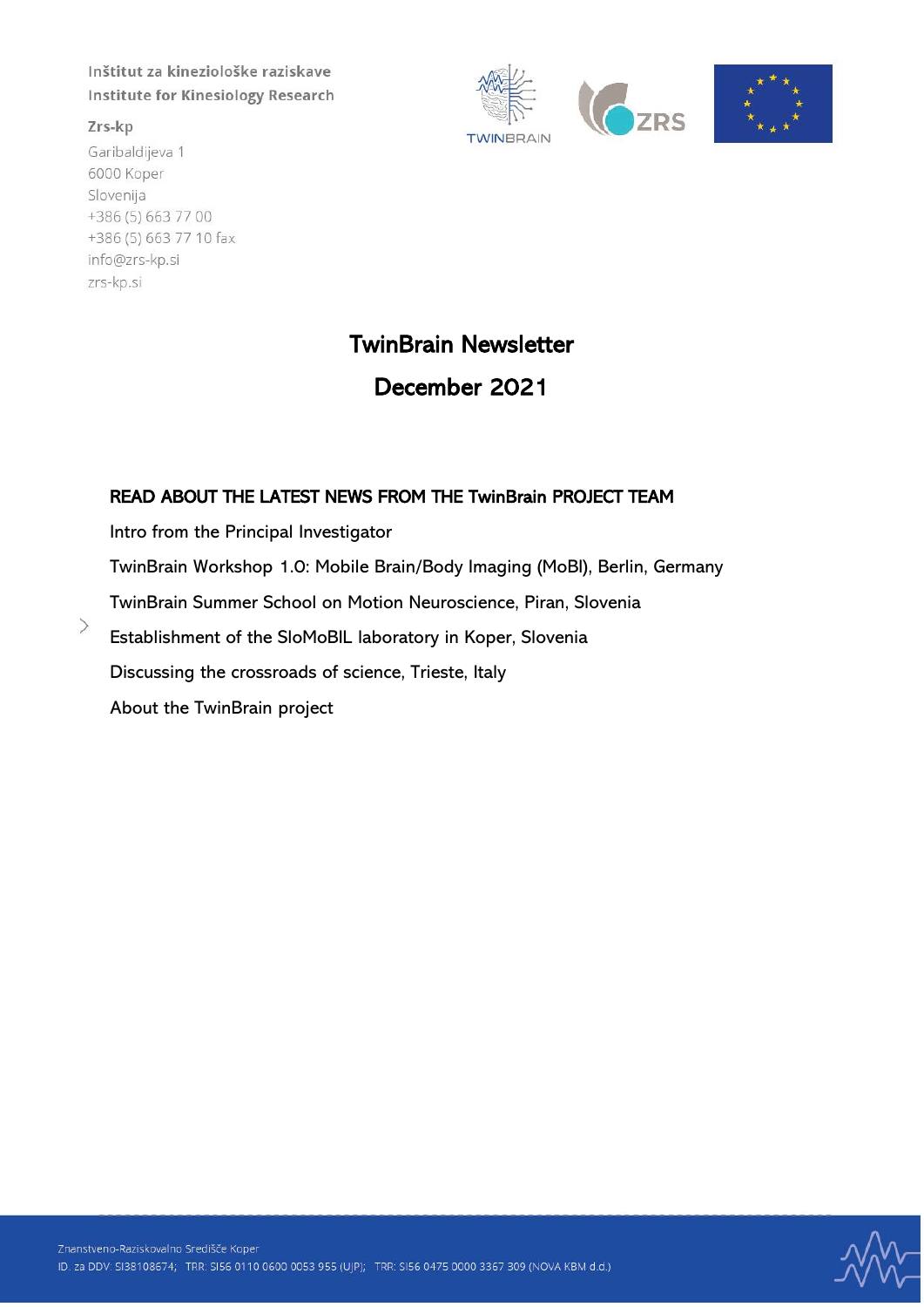Zrs-kp

Garibaldijeva 1 6000 Koper Slovenija +386 (5) 663 77 00 +386 (5) 663 77 10 fax info@zrs-kp.si zrs-kp.si

## A word from the Principal Investigator

The first year of the TwinBrain project is drawing to a close and we are pleased to share with you what we have been doing over the last 12 months. It has been an exciting time as we set up operations and implemented the first key activities of the project. From our first workshop and summer school to the opening of a new SloMoBIL laboratory in Koper, Slovenia, the project partners have worked hard to stay on track and bring the project to a successful conclusion of its first year.

**TWINRRAIN** 

A big thank you goes to all the project partners, specifically Technische Universität Berlin (TUB; Dr. Klaus Gramann and his excellent BeMoBIL team) and the team at ZRS Koper who made sure that the wheels kept running in the background.

Looking ahead to 2022, I am excited about the upcoming project activities and look  $\left\langle \right\rangle$ forward to welcoming many of you to the next edition of the TwinBrain Summer School, workshop, roundtables and much more. TwinBrain activities in 2022 foresee close collaboration with two other consortium partners, Université de Genève (UNIGE) for the implementation of advanced brain imaging techniques and Università degli Studi di Trieste (UNITS) where we aim to transfer knowledge into clinical practice.

May the upcoming year be full of success and new discoveries. Happy 2022!



**ZDS** 

Dr. Uroš Marušič

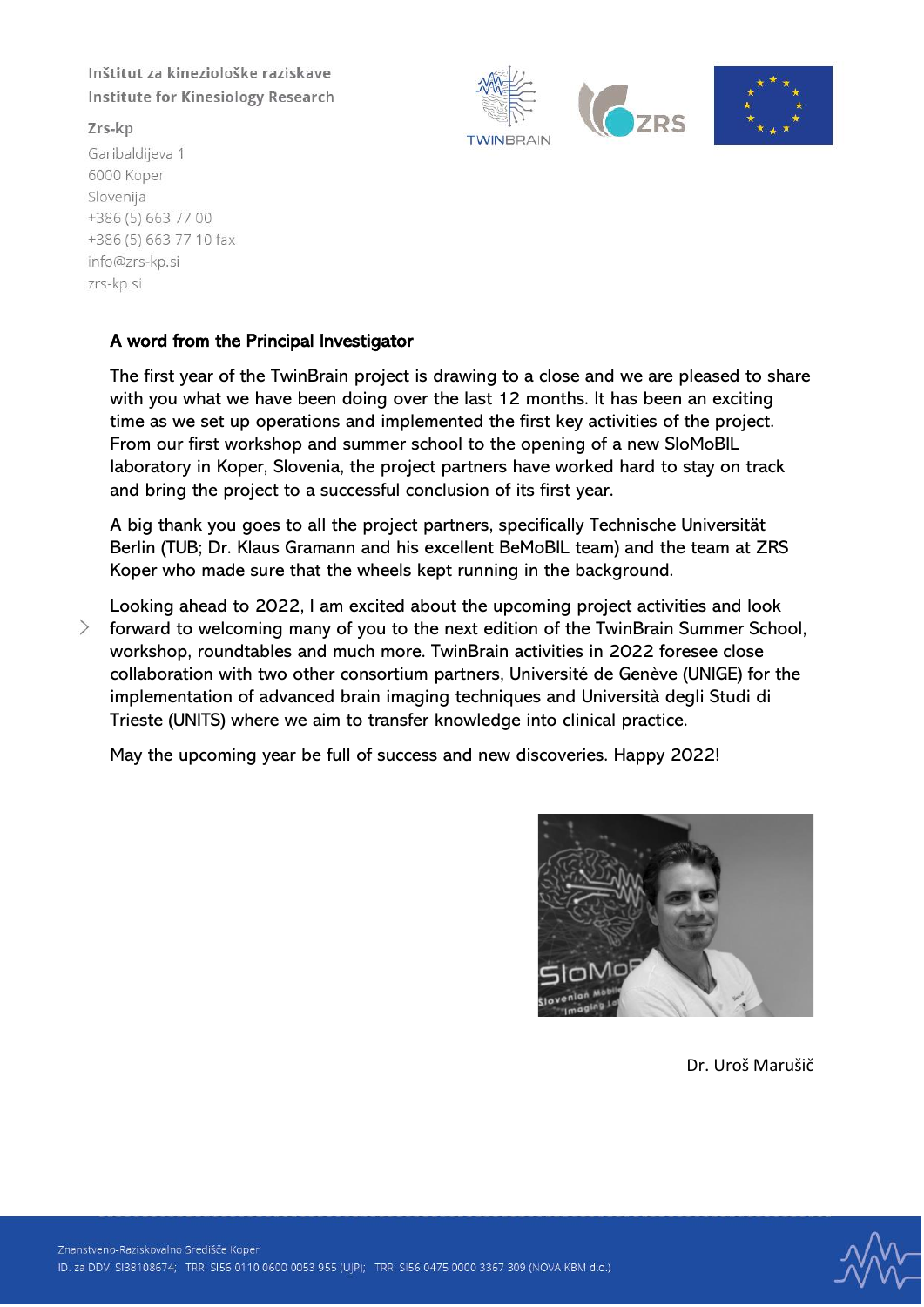Zrs-kp

 $\left\langle \right\rangle$ 

Garibaldijeva 1 6000 Koper Slovenija +386 (5) 663 77 00 +386 (5) 663 77 10 fax info@zrs-kp.si zrs-kp.si



## TwinBrain Workshop 1.0: Mobile Brain/Body Imaging (MoBI), Berlin, Germany

The Berlin Mobile Brain/Body Imaging labs (BeMoBIL) at TUB Berlin hosted the first MoBI workshop between 25 and 25 May 2021. The workshop was streamed live allowing for interactions among participants and presenters, and provided a platform for discussion among researchers and students interested in Mobile Brain/Body Imaging (MoBI). Among the speakers were Klaus Gramann, Uros Marusic, Johanna Wagner, Martin Seeber, Sarah Blum, Laurens Krol, Sein Jeung, Marius Klug, Anna Wunderlich, Daniel P. Ferris (keynote), Bettina Wollesen, Benedikt Ehinger and Olaf Dimigen.

This was the first in a series of TwinBrain Workshops, with the next one planned to take place in May 2022 in Koper, Slovenia.





received funding from the European Union's<br>Horizon 2020 research and innovation nt NºOS2401





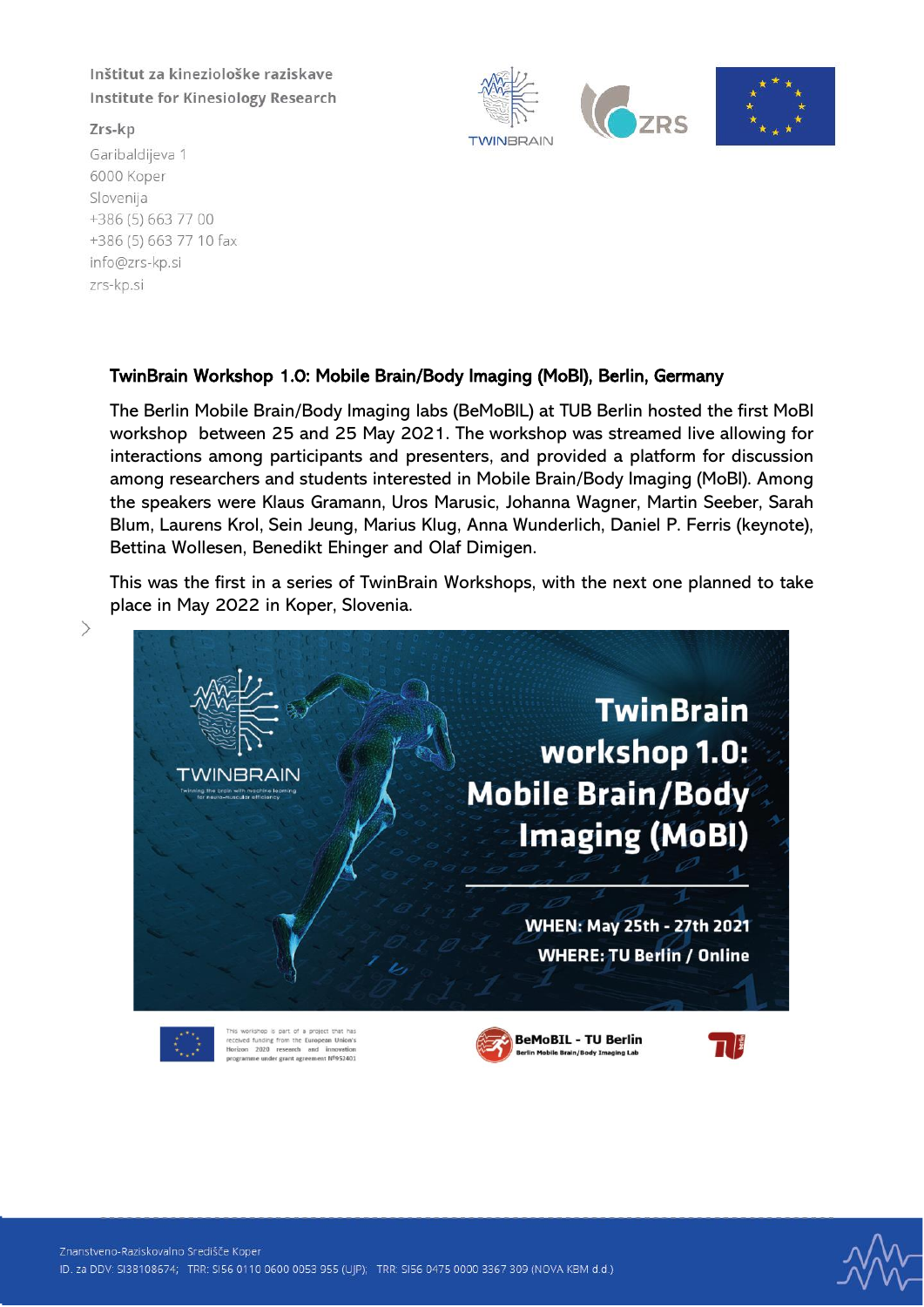Zrs-kp

Garibaldijeva 1 6000 Koper Slovenija +386 (5) 663 77 00 +386 (5) 663 77 10 fax info@zrs-kp.si zrs-kp.si



## TwinBrain Summer School "Neuroscience of movement", Piran, Slovenia

The "Neuroscience of movement: Exploring the dynamics of the human brain in motion" TwinBrain Summer School took place in July 2021 in Piran, Slovenia, and online. The summer school was intended for doctoral and master's students in the fields of kinesiology, physiotherapy, psychology, cognitive science, biomedical engineering, and other related sciences.

A total of 76 active students from 13 worlds countries participated in lectures and workshops delivered by internationally acclaimed lecturers, including

Uroš Marušič (Slovenia), Bettina Wollesen (Germany), Claudia Voelcker-Rehage (Germany), Eling De Bruin (Sweden), Rachael D. Seidler (USA), Rado Pišot (Slovenia), Boštjan Šimunič (Slovenia), Ramona Ritzmann (Switzerland), Sidney Grospretre (France), Aleš Holobar (Slovenia), Florian Giesche (Germany), Kevin De Pauw (Belgium), Milos Ajcevic (Italy), Aleksandar Miladinovic (Italy), Robert Stojan (Germany), Klaus Gramann (Germany), Martin Seeber (Switzerland), Eduardo Bodnariuc Fontes (Brazil).

The next edition of TwinBrain Summer School will take place in July 2022 in Piran, Slovenia.

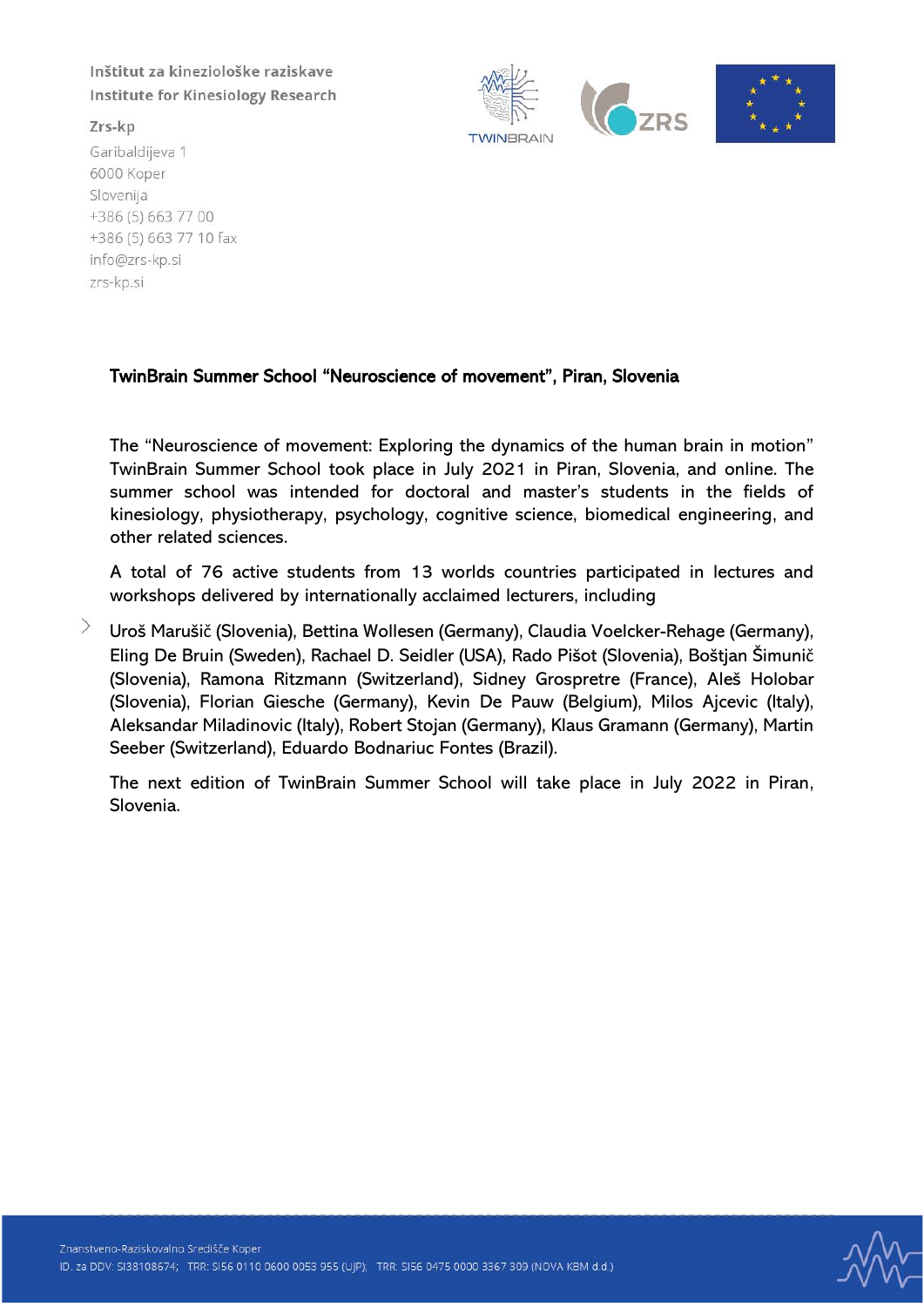#### Zrs-kp

 $\left\langle \right\rangle$ 

Garibaldijeva 1 6000 Koper Slovenija +386 (5) 663 77 00 +386 (5) 663 77 10 fax info@zrs-kp.si zrs-kp.si









data/docu t/report is part of a projec this bacay document yeigott is part or a project<br>that has received funding from the European<br>Union's Horizon 2020 research and innovation<br>programme undergrant agreement No. 952401



w.twitter.com/TwinBrainEU w.facebook.com/TwinBrainEU





*Participants of the TwinBrain summer school 1.0*

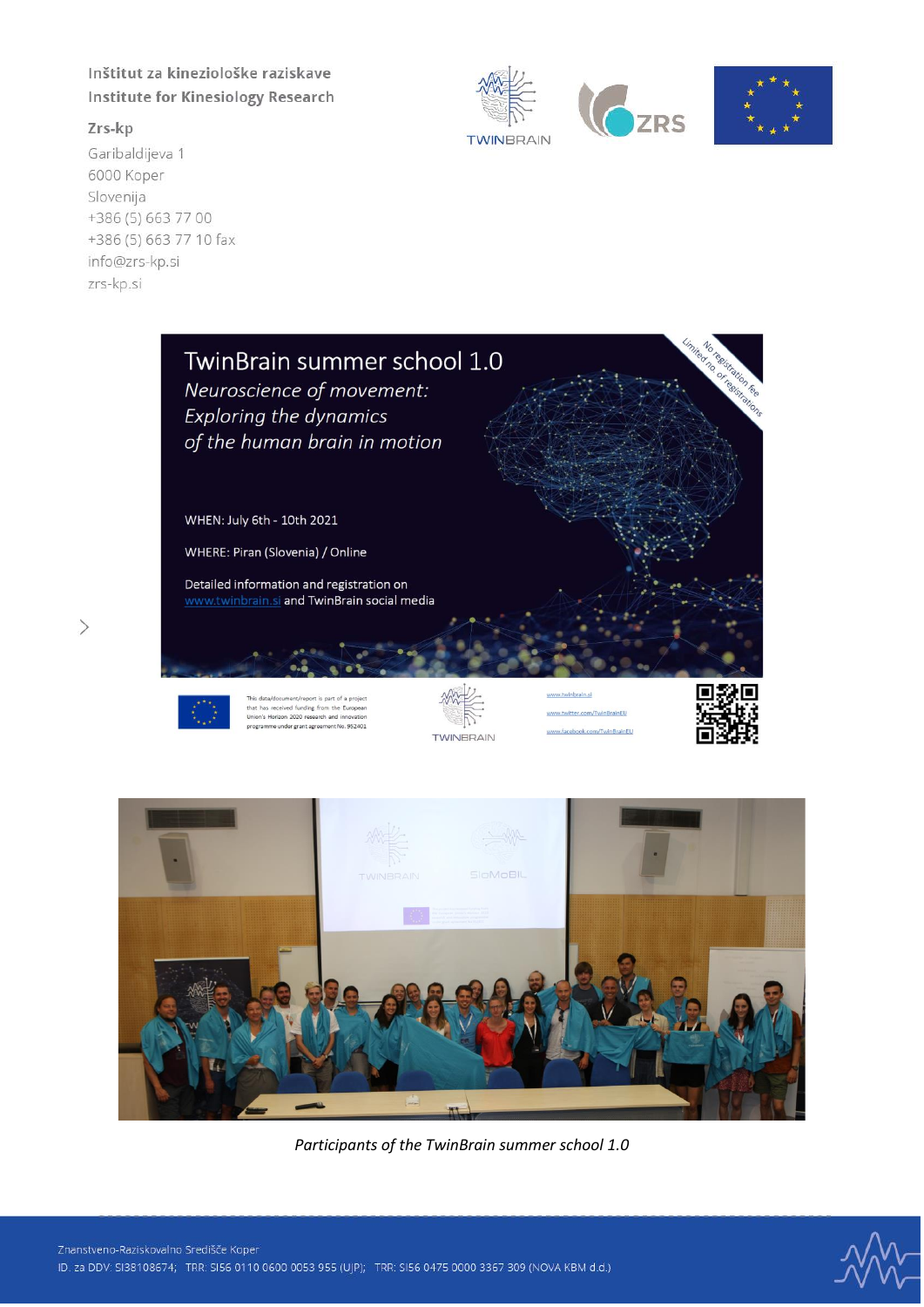Zrs-kp

 $\left\langle \right\rangle$ 

Garibaldijeva 1 6000 Koper Slovenija +386 (5) 663 77 00 +386 (5) 663 77 10 fax info@zrs-kp.si zrs-kp.si

# Establishment of the SloMoBiL laboratory in Koper, Slovenia

SloMoBIL: Slovenian Mobile Brain/Body Imaging Laboratory was inaugurated within the Scientific Research Center (ZRS) Koper in July 2021. Equipped with the latest technology to research neuromuscular efficiency, the lab will make an important contribution to conducting research aimed at an in-depth understanding of our brains during movement. The SloMoBIL laboratory is one of the few labs in the world that uses this type of cutting-edge technology.



**O**ZRS

**TWINBRAIN** 

It enables a thorough understanding of brain dynamics under non-static conditions and therefore mimics real-life situations to closely understand complex processes of embodied cognition.



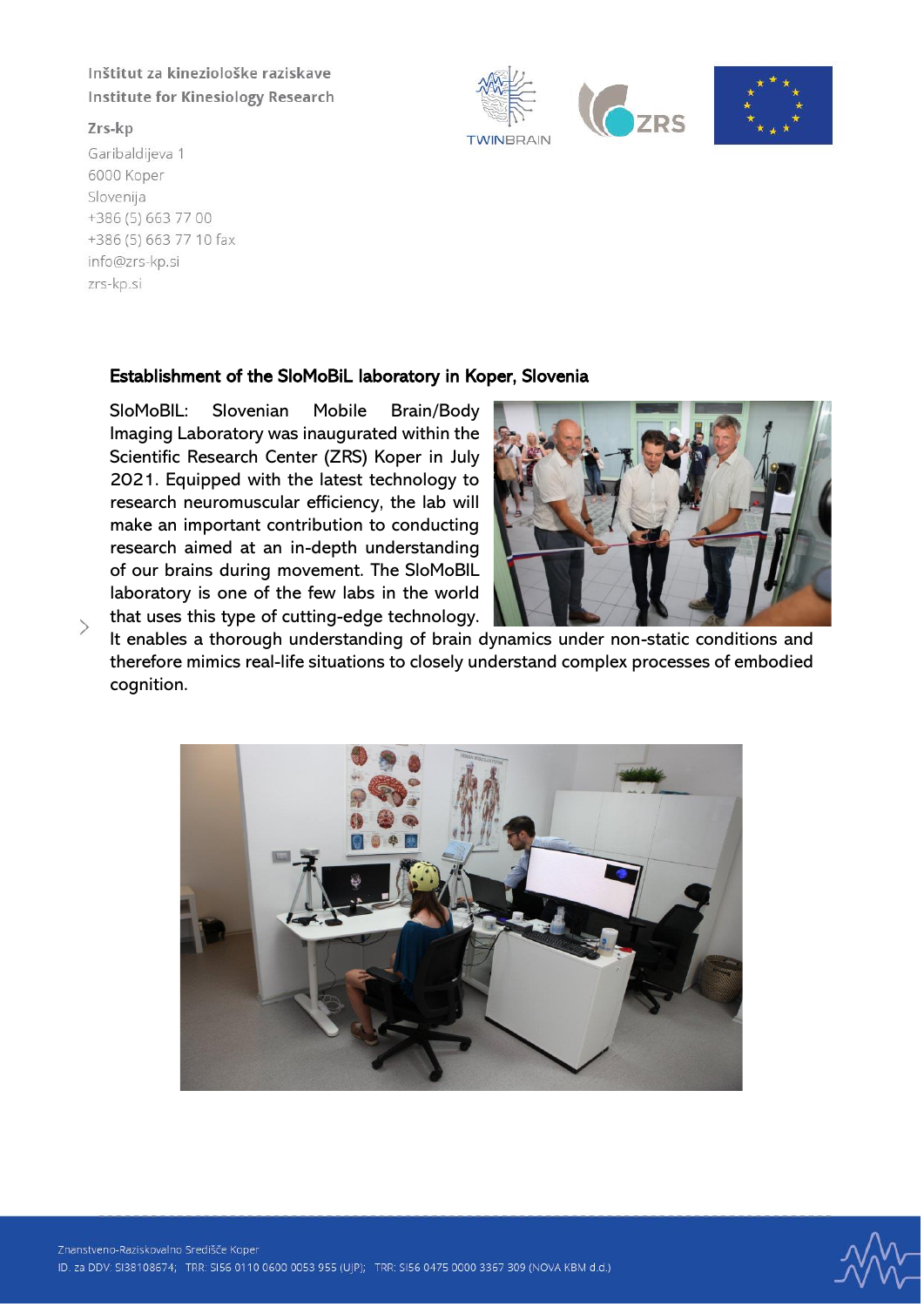### Zrs-kp

 $\left\langle \right\rangle$ 

Garibaldijeva 1 6000 Koper Slovenija +386 (5) 663 77 00 +386 (5) 663 77 10 fax info@zrs-kp.si zrs-kp.si





## Discussing the crossroads of science, Trieste, Italy

Dr. Uroš Marušič and Dr. Rado Pišot presented the TwinBrain project as part of their lecture about Parkinson's disease in the field of neuroscience, robotics, and movement during the 10th Trieste Next event, which hosted 200 lecturers from various fields of study. The event was accompanied by 100 meetings and 200 accompanying events.



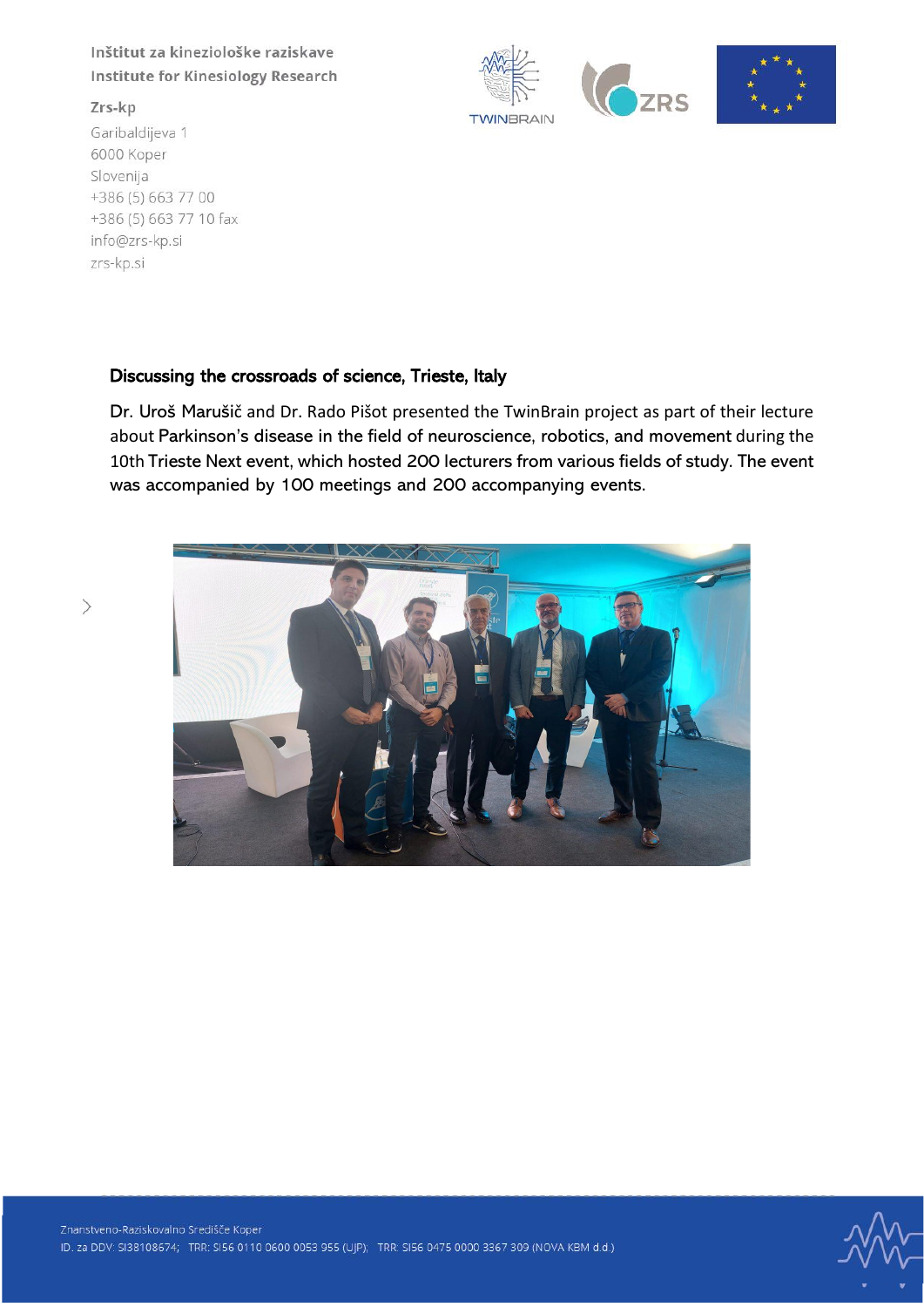Zrs-kp

 $\mathcal{P}$ 

Garibaldijeva 1 6000 Koper Slovenija +386 (5) 663 77 00 +386 (5) 663 77 10 fax info@zrs-kp.si zrs-kp.si



The investigation of brain dynamics in most routine movements such as walking, balancing or learning new motor-cognitive tasks remains a major challenge for neuroscience. An integrative approach to investigating brain and movement dynamics was recently developed under the term MoBI: Mobile Brain/Body Imaging. This technique is based on mobile electroencephalography (EEG) synchronized to motion capture to better understand the relationship between brain dynamics, movement, and cognition in more realistic (everyday) environments. Development and optimization of this technique will provide new analytical methods for high-dimensional MoBI data in ecologically valid contexts, work with data that is not yet standard in the field of human neuroscience, and lead EEG research out of the laboratory environment into everyday situations, which become more challenging for the symptomatic population.

**TWINRRAIN** 

The overall objective of TwinBrain project is to improve the scientific and technological capacity of the country with low R&I performance (Slovenia) by twinning it with three leading international research institutions (from Germany, Switzerland, and Italy). Leading researchers in the field of neuro-muscular control, MoBI and the neuroscientific investigation of embodied cognitive processes as well as machine learning will form a network of excellence that will facilitate training and early-stage research growth through the exchange of best practices, workshops and summer schools. TwinBrain will also provide short term on-site trainings, expert visits and exchanges, as well as start working on future joint research proposals and PhD projects among partners and beyond to be continued after the completion of the project. These will lead to strengthening of longterm infrastructure capacities and facilitate the development of the proposed research area and related careers.





This project has received funding from the European Union's Horizon 2020 research and innovation programme under grant agreement No 952401